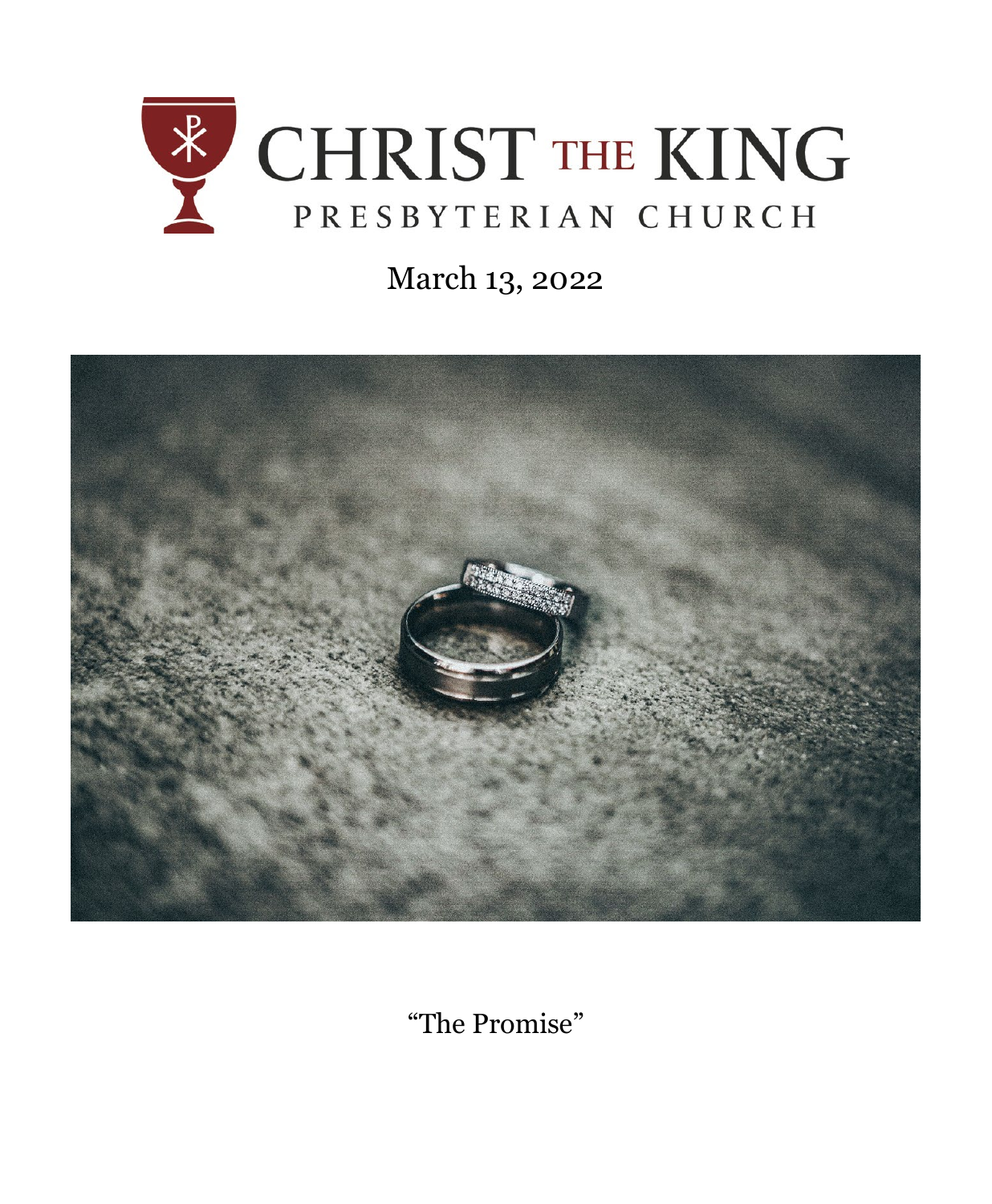## Lord's Day Worship

### **GOD INVITES US TO WORSHIP HIM**

| *CALL TO WORSHIP              |                                                                                                                                                                              | PSALM 89:1-4 $(ESV)$ | Rev. Mark Husband                 |
|-------------------------------|------------------------------------------------------------------------------------------------------------------------------------------------------------------------------|----------------------|-----------------------------------|
| Leader:<br>People:            | I will sing of the steadfast love of the LORD, forever;<br>with my mouth I will make known your faithfulness to all<br>generations.                                          |                      |                                   |
| Leader:<br>People:<br>Leader: | For I said, "Steadfast love will be built up forever;<br>in the heavens you will establish your faithfulness."<br>You have said, "I have made a covenant with my chosen one; |                      |                                   |
| People:<br>Leader:<br>People: | I have sworn to David my servant:<br>'I will establish your offspring forever,<br>and build your throne for all generations.'"                                               |                      |                                   |
| *SONG                         |                                                                                                                                                                              |                      | ALL CREATURES OF OUR GOD AND KING |

1 All creatures of our God and King lift up your voice and with us sing. O praise him! Alleluia! Thou, burning sun with golden beam. Thou, silver moon with softer gleam. O praise him! O praise him! Alleluia! Alleluia! Alleluia!  $\Omega$ Let all things their Creator bless and worship him in humbleness. O praise him! Alleluia! Praise, praise the Father, praise the Son. And praise the Spirit, Three in One. O praise him! O praise him! Alleluia! Alleluia! Alleluia! 3 All the redeemed washed by his blood come and rejoice in his great love. O praise him! Alleluia! Christ has defeated every sin. Cast all your burdens now on him. O praise him! O praise him! Alleluia! Alleluia! Alleluia!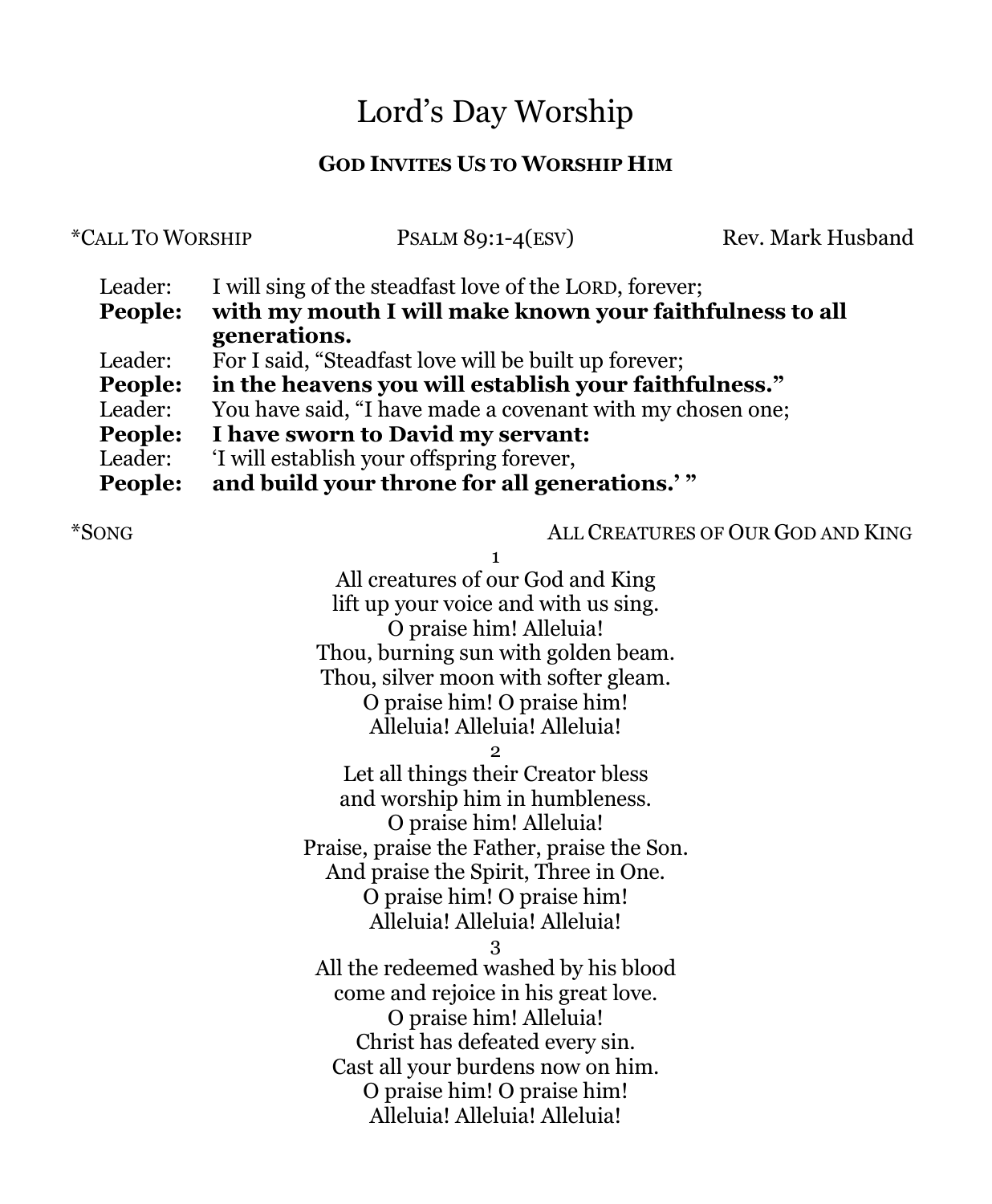4 He shall return in pow'r to reign. Heaven and earth will join to say. O praise him! Alleluia! Then who shall fall on bended knee? All creatures of our God and King. O praise him! O praise him! Alleluia! Alleluia! Alleluia!

© Public Domain

\*PRAYER OF ADORATION (CONCLUDING WITH THE LORD'S PRAYER)

Elder Billy Hollingsworth

**Our Father, who art in heaven, hallowed be thy name. Thy kingdom come, thy will be done, on earth as it is in heaven. Give us this day our daily bread, and forgive us our debts, as we forgive our debtors. Lead us not into temptation, but deliver us from evil. For thine is the kingdom, and the power, and the glory forever and ever. Amen.**

AFFIRMATION OF FAITH Westminster Larger Catechism 165

What is Baptism?

**Baptism is a sacrament of the New Testament, where Christ has ordained the washing with water in the Name of the Father, Son, and Holy Spirit, to be a sign and seal of ingrafting into himself, of forgiveness of sins by his blood, and regeneration by his Spirit; of adoption, and resurrection to everlasting life. Those who are baptized are solemnly admitted into the visible church, and enter into an open and professed engagement to be wholly and only the Lord's.**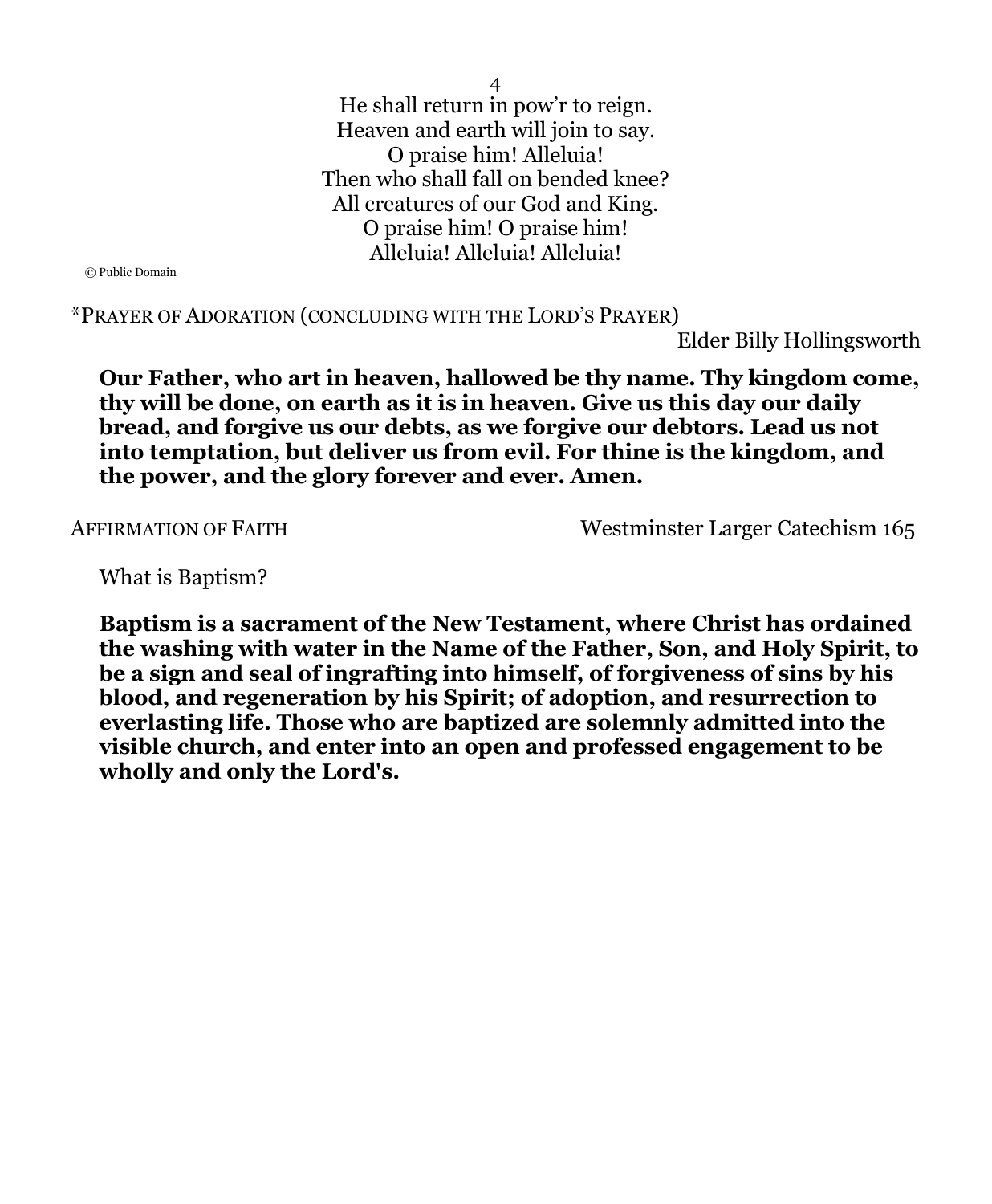#### **GOD CLEANSES US FROM OUR SIN**

**O Christ, I am an unworthy recipient of your grace. I often esteem your blood so low and slight your love, but in repentance I can draw water from the wells of your joyous forgiveness. Let my heart leap towards the eternal sabbath, where the work of redemption, sanctification, preservation, glorification is finished and perfected forever, where you will rejoice over me with joy. There is no joy like the joy of heaven, for in that state are no sad divisions, unchristian quarrels, contentions, evil designs, weariness, hunger, cold, sadness, sin, suffering, persecutions, toils of duty. Bring me speedily to the land of joy.**

#### SILENT CONFESSION

#### ASSURANCE OF PARDON PSALM 89:33-37

I will not remove... my steadfast love or be false to my faithfulness. I will not violate my covenant or alter the word that went forth from my lips. Once and for all I have sworn by my holiness; I will not lie to David. His offspring shall endure forever, his throne as long as the sun before me. Like the moon it shall be established forever, a faithful witness in the skies.

1 Out of my bondage, sorrow and night, Jesus, I come; Jesus I come. Into Thy freedom, gladness and light, Jesus, I come to Thee. Out of my sickness into Thy health, Out of my wanting and into Thy wealth, Out of my sin and into Thyself, Jesus, I come to Thee. 2 Out of my shameful failure and loss,

Jesus, I come; Jesus, I come. Into the glorious gain of Thy cross, Jesus, I come to Thee. Out of earth's sorrows into Thy balm, Out of life's storms and into Thy calm, Out of distress into jubilant psalm, Jesus, I come to Thee.

## \*SONG JESUS I COME

CONFESSION OF SIN From *The Valley of Vision "*Joy"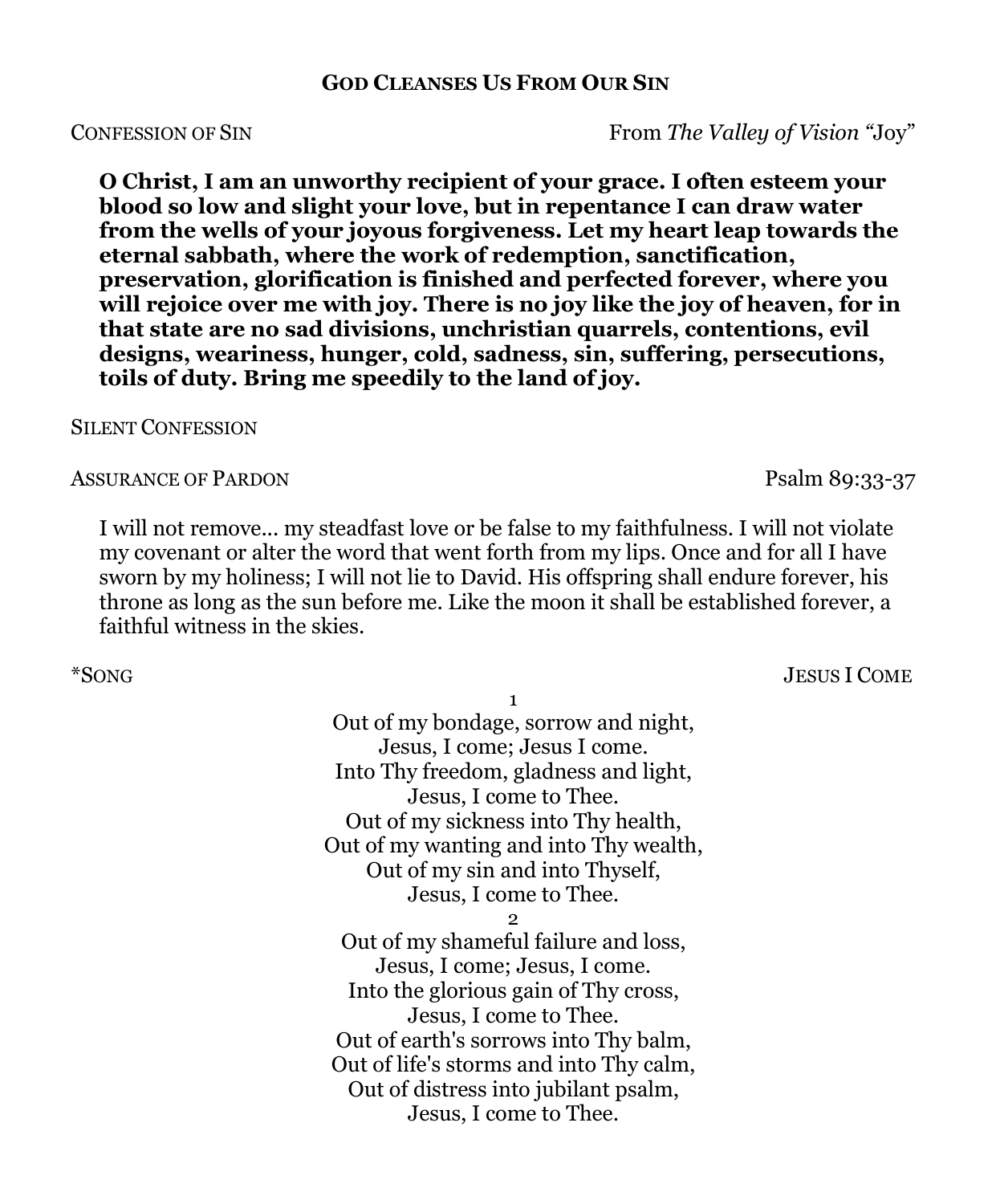Out of unrest and arrogant pride, Jesus, I come; Jesus, I come. Into Thy blessed will to abide, Jesus, I come to Thee. Out of myself to dwell in Thy love, Out of despair into raptures above, Upward forever on wings like a dove, Jesus, I come to Thee. 4 Out of the fear and dread of the tomb, Jesus, I come; Jesus, I come. Into the joy and light of Thy home, Jesus, I come to Thee. Out of the depths of ruin untold, Into the peace of Thy sheltering fold, Ever Thy glorious face to behold, Jesus, I come to Thee.

3

© 2000 Greg Thompson Music CCLI # 11058703

BAHAMAS SUMMER MISSION TEAM

#### PASTORAL PRAYER Elder Hugh Comer

#### **GOD FEEDS US FROM HIS WORD**

\*BIBLE READING Acts 2:36-39 Leader: The Word of the Lord. **People: Thanks be to God!**

SERMON Rev. Mark Husband

"The Promise"

THE SACRAMENT OF BAPTISM

JUDAH MICHAEL HUSBAND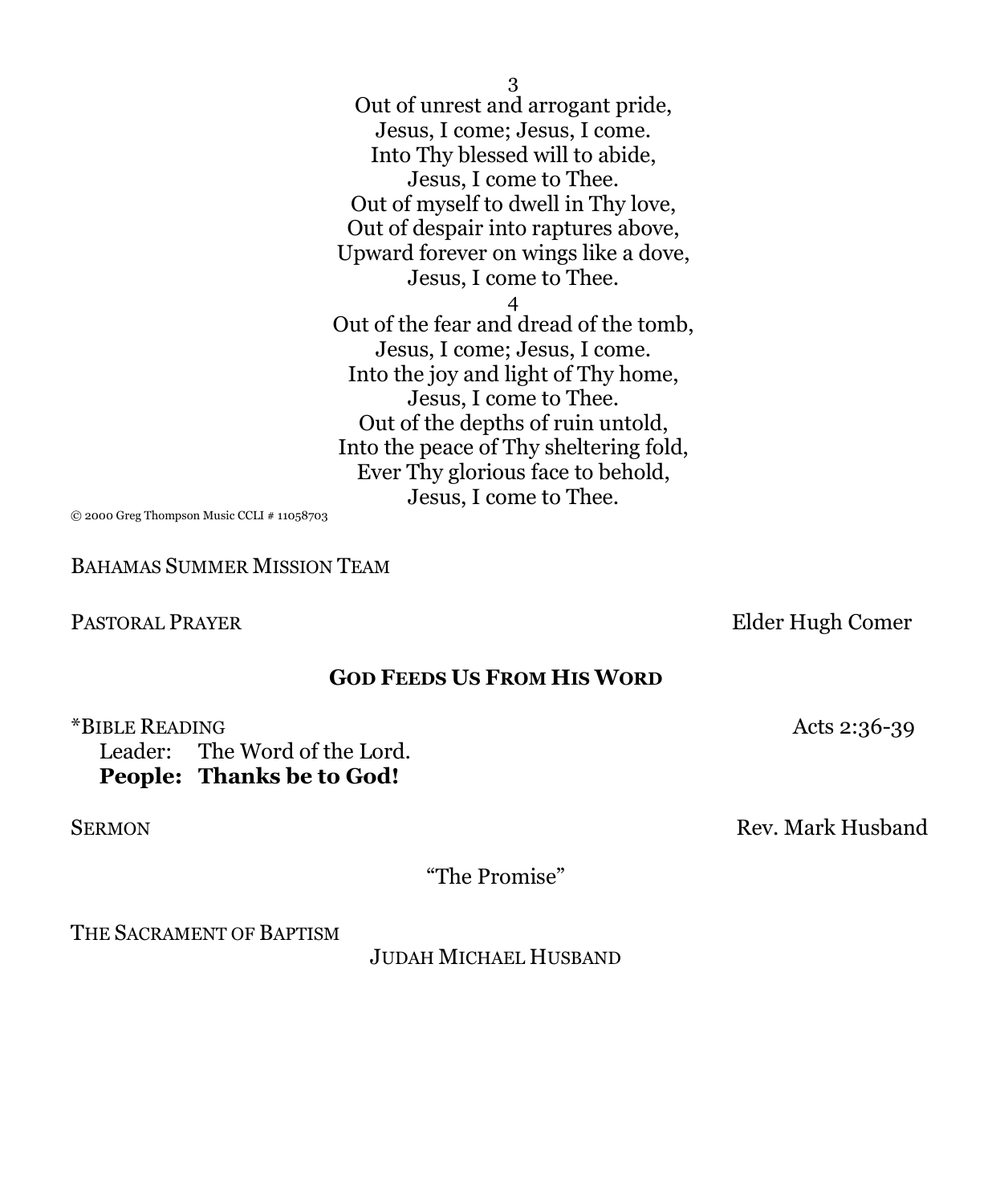### **GOD FEEDS US AT HIS TABLE**

#### THE SACRAMENT OF THE LORD'S SUPPER

- *CTK welcomes all baptized believers who are communing members of gospel-believing churches to participate in the Supper.*
- *Come forward to receive the elements.*
- *The bread and the cup are stacked together in cups. The outer ring of each tray contains glutenfree and nut-free bread.*
- *If you are not partaking, you may either remain in your seat or come forward and pass by the elements, whichever makes you most comfortable.*
- *If you are unable to come forward, an Elder will serve you the elements at your seat.*
- *Once you have been served, please take the elements back to your seat. We will eat and drink together once everyone has been served.*

\*SONG THE LOVE OF GOD

1

The love of God is greater far than tongue or pen can ever tell. It goes beyond the highest star and reaches to the lowest hell. The guilty pair bowed down with care, God gave his Son to win. His erring child he reconciled, and pardoned from his sin.

 $\Omega$ 

When years of time shall pass away and earthly thrones and kingdoms fall; when men who here refuse to pray, on rocks and hills and mountains call; God's love, so sure, shall endure, all measureless and strong; redeeming grace to Adam's race, the saints' and angels' song.

3

Could we with ink the ocean fill, and were the sky of parchment made; were ev'ry stalk on earth a quill, and ev'ry man a scribe by trade; to write the love of God above would drain the ocean dry; nor could the scroll contain the whole though stretched from sky to sky.

@Public Domain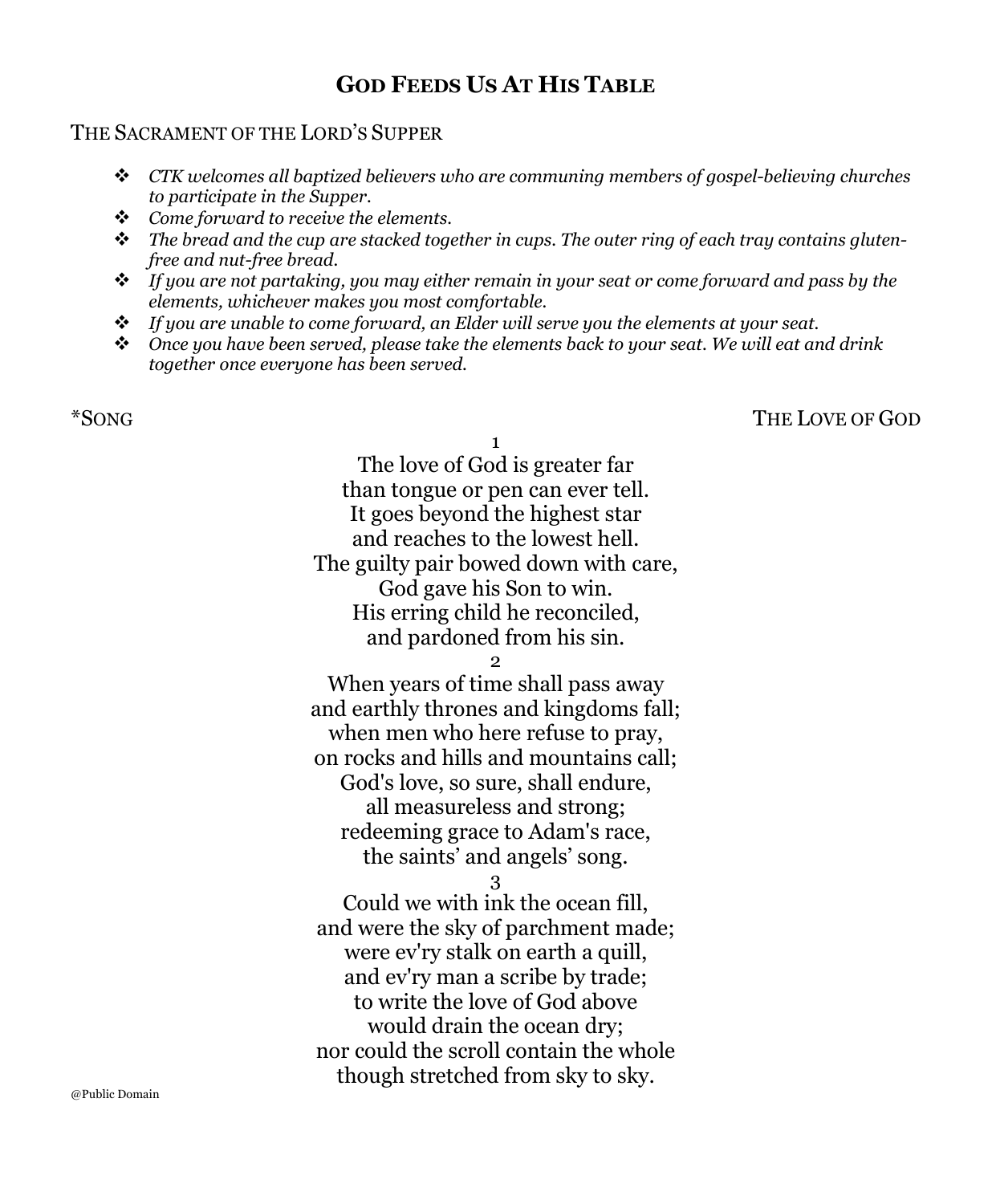#### **GOD SENDS US WITH HIS BLESSING**

\*BENEDICTION Hebrews 13:20-21 (ESV)

Now may the God of peace who brought again from the dead our Lord Jesus, the great shepherd of the sheep, by the blood of the eternal covenant, equip you with everything good that you may do his will, working in us that which is pleasing in his sight, through Jesus Christ, to whom be glory forever and ever. Amen.

#### \*DOXOLOGY/DISMISSAL

Praise God from whom all blessings flow, Praise him all creatures here below, Praise him above ye heavenly host, Praise Father, Son and Holy Ghost. Amen.